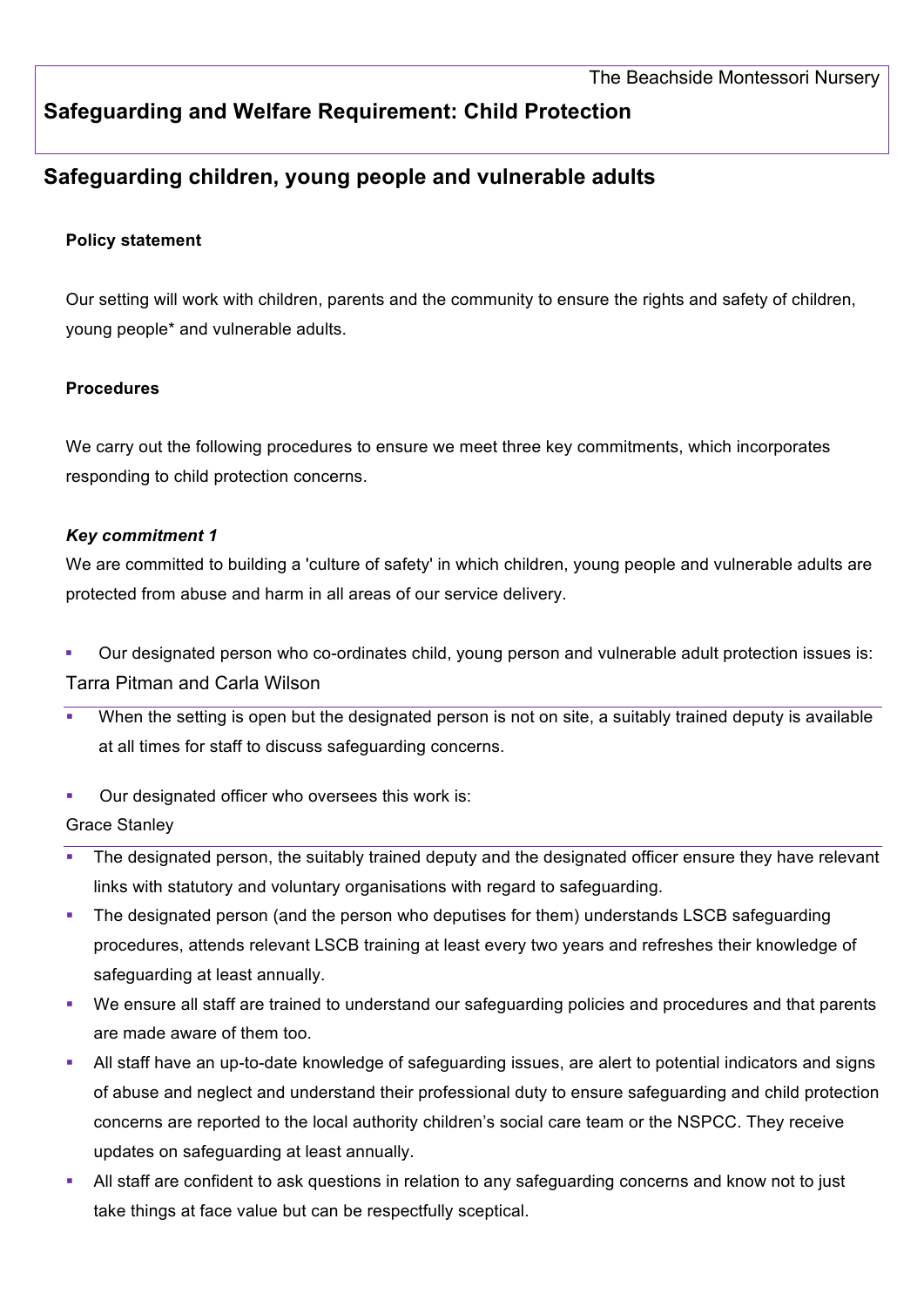- § All staff understand the principles of early help (as defined in *Working Together to Safeguard Children*, 2015) and are able to identify those children and families who may be in need of early help and enable them to access it.
- All staff understand LSCB thresholds of significant harm and understand how to access services for families, including for those families who are below the threshold for significant harm.
- **All staff understand their responsibilities under the General Data Protection Regulations and the** circumstances under which they may share information about you and your child with other agencies.
- All staff understand how to escalate their concerns in the event that they feel either the local authority and/or their own organisation has not acted adequately to safeguard.
- All staff understand what the organisation expects of them in terms of their required behaviour and conduct, and follow our policies and procedures on positive behaviour, online safety (including use of mobile phones), whistleblowing and dignity at work.
- Children have a key person to build a relationship with, and are supported to articulate any worries, concerns or complaints that they may have in an age appropriate way.
- All staff understand our policy on promoting positive behaviour and follow it in relation to children showing aggression towards other children.
- **Adequate and appropriate staffing resources are provided to meet the needs of children.**
- § Applicants for posts within the setting are clearly informed that the positions are exempt from the Rehabilitation of Offenders Act 1974.
- **Enhanced criminal records and barred lists checks and other suitability checks are carried out for staff** and volunteers prior to their post being confirmed, to ensure that no disqualified person or unsuitable person works at the setting or has access to the children.
- Where applications are rejected based on information disclosed, applicants have the right to know and to challenge incorrect information.
- **Enhanced criminal records and barred lists checks are carried out on anyone living or working on the** premises.
- Volunteers must:
	- **-** be aged 17 or over;
	- **-** be considered competent and responsible;
	- **-** receive a robust induction and regular supervisory meetings;
	- **-** be familiar with all the settings policies and procedures;
	- **-** be fully checked for suitability if they are to have unsupervised access to the children at any time.
- Information is recorded about staff qualifications, and the identity checks and vetting processes that have been completed including:
	- **-** the criminal records disclosure reference number;
	- **-** certificate of good conduct or equivalent where a UK DBS check is not appropriate;
	- **-** the date the disclosure was obtained; and
	- **-** details of who obtained it.
- All staff and volunteers are informed that they are expected to disclose any convictions, cautions, court orders or reprimands and warnings which may affect their suitability to work with children (whether received before or during their employment with us).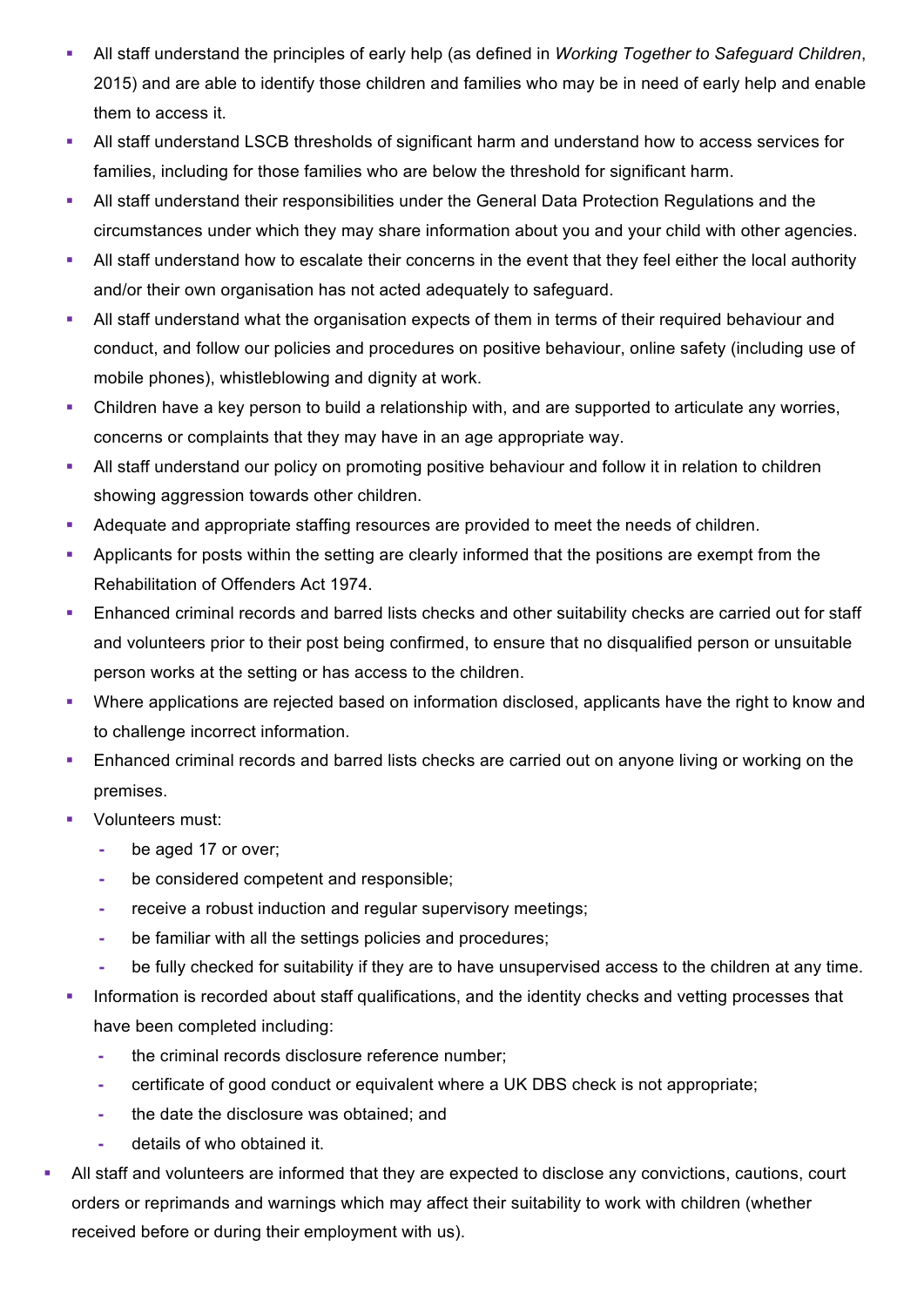- All staff and volunteers are required to notify us if anyone in their household (including family members, lodgers, partners etc.) has any relevant convictions, cautions, court orders, reprimands or warnings or has been barred from, or had registration refused or cancelled in relation to any childcare provision or have had orders made in relation to care of their children.
- § We notify the Disclosure and Barring Service of any person who is dismissed from our employment, or resigns in circumstances that would otherwise have led to dismissal for reasons of a child protection concern.
- § Procedures are in place to record the details of visitors to the setting.
- Security steps are taken to ensure that we have control over who comes into the setting so that no unauthorised person has unsupervised access to the children.
- Steps are taken to ensure children are not photographed or filmed on video for any other purpose than to record their development or their participation in events organised by us. Parents sign a consent form and have access to records holding visual images of their child.
- § Any personal information is held securely and in line with data protection requirements and guidance from the ICO.
- The designated person in the setting has responsibility for ensuring that there is an adequate online safety policy in place.
- We keep a written record of all complaints and concerns including details of how they were responded to.
- We ensure that robust risk assessments are completed, that they are seen and signed by all relevant staff and that they are regularly reviewed and updated, in line with our health and safety policy.
- The designated officer will support the designated person to undertake their role adequately and offer advice, guidance, supervision and support.
- The designated person will inform the designated officer at the first opportunity of every significant safeguarding concern, however this should not delay any referrals being made to children's social care, the LADO, Ofsted or RIDDOR.

# *Key commitment 2*

We are committed to responding promptly and appropriately to all incidents, allegations or concerns of abuse that may occur and to work with statutory agencies in accordance with the procedures that are set down in 'What to do if you're worried a child is being abused' (HMG, 2015) and the Care Act 2014.

# *Responding to suspicions of abuse*

- § We acknowledge that abuse of children can take different forms physical, emotional, and sexual, as well as neglect.
- We ensure that all staff have an understanding of the additional vulnerabilities that arise from special educational needs and/or disabilities, plus inequalities of race, gender, language, religion, sexual orientation or culture, and that these receive full consideration in relation to child, young person or vulnerable adult protection.
- § When children are suffering from physical, sexual or emotional abuse, or experiencing neglect, this may be demonstrated through:
	- **-** significant changes in their behaviour;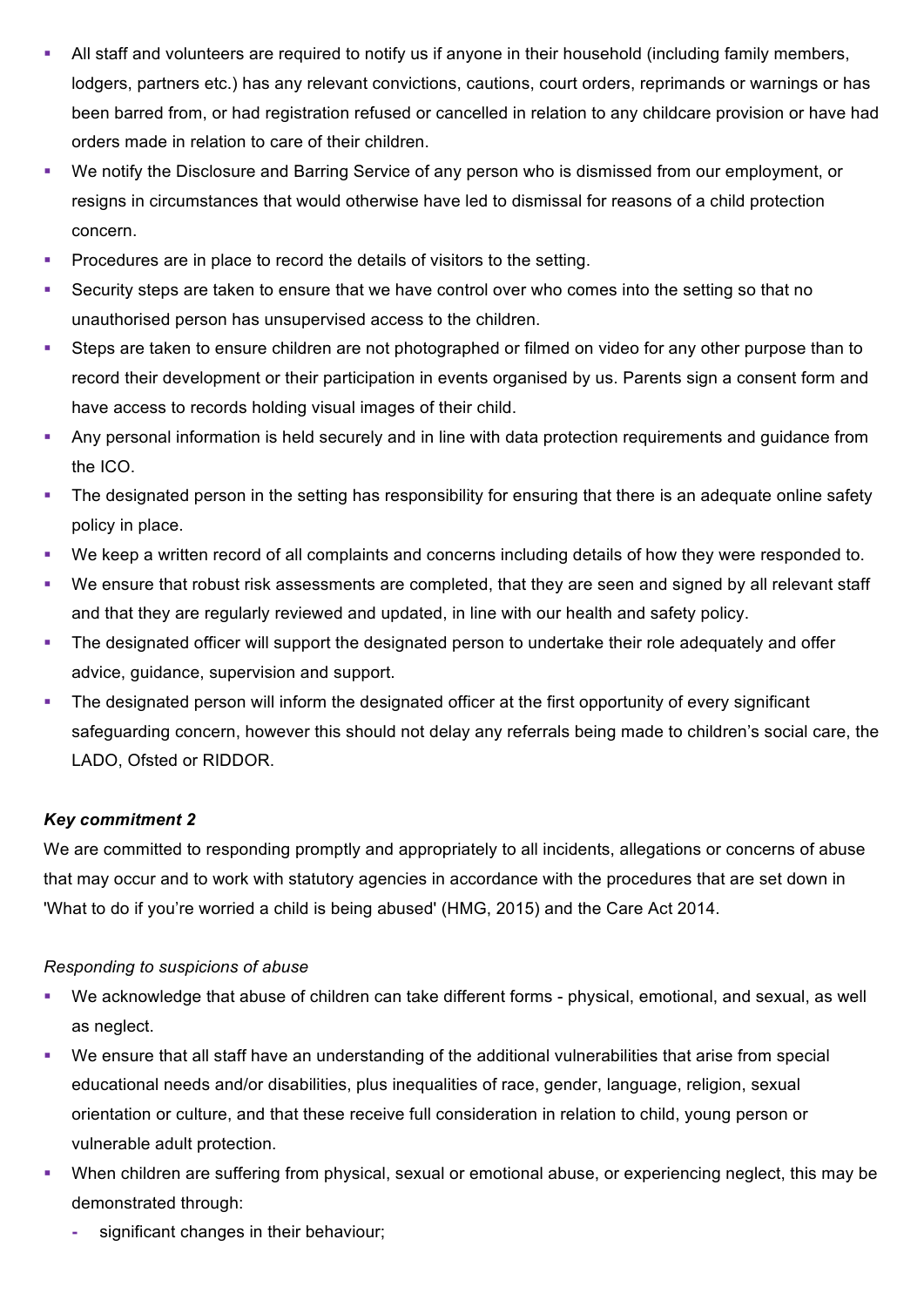- **-** deterioration in their general well-being;
- **-** their comments which may give cause for concern, or the things they say (direct or indirect
- **-** disclosure);
- **-** changes in their appearance, their behaviour, or their play;
- **-** unexplained bruising, marks or signs of possible abuse or neglect; and
- **-** any reason to suspect neglect or abuse outside the setting.
- § We are aware of the 'hidden harm' agenda concerning parents with drug and alcohol problems and consider other factors affecting parental capacity and risk, such as social exclusion, domestic violence, radicalisation, mental or physical illness and parent's learning disability.
- We are aware that children's vulnerability is potentially increased when they are privately fostered and when we know that a child is being cared for under a private fostering arrangement, we inform our local authority children's social care team.
- We prepared to take action if we have concerns about the welfare of a child who fails to arrive at a session when expected. The designated person will take immediate action to contact the child's parent to seek an explanation for the child's absence and be assured that the child is safe and well. If no contact is made with the child's parents and the designated person has reason to believe that the child is at risk of significant harm, the relevant professionals are contacted immediately and LSCB procedures are followed. If the child has current involvement with social care the social worker is notified on the day of the unexplained absence.
- We are aware of other factors that affect children's vulnerability that may affect, or may have affected, children and young people using our provision, such as abuse of children who have special educational needs and/or disabilities; fabricated or induced illness; child abuse linked to beliefs in spirit possession; sexual exploitation of children, including through internet abuse; Female Genital Mutilation and radicalisation or extremism.
- In relation to radicalisation and extremism, we follow the Prevent Duty guidance for England and Wales published by the Home Office and LSCB procedures on responding to radicalisation.
- The designated person completes online Channel training, online Prevent training and attends local WRAP training where available to ensure they are familiar with the local protocol and procedures for responding to concerns about radicalisation.
- We are aware of the mandatory duty that applies to teachers, including early years practitioners, and health workers to report cases of Female Genital Mutilation to the police.
- § We also make ourselves aware that some children and young people are affected by gang activity, by complex, multiple or organised abuse, through forced marriage or honour based violence or may be victims of child trafficking. While this may be less likely to affect young children in our care, we may become aware of any of these factors affecting older children and young people who we may come into contact with.
- Where we believe that a child in our care or that is known to us may be affected by any of these factors we follow the procedures below for reporting child protection concerns and follow the LSCB procedures.
- § Where such evidence is apparent, the child's key person makes a dated record of the details of the concern and discusses what to do with the member of staff who is acting as the designated person. The information is stored on the child's personal file.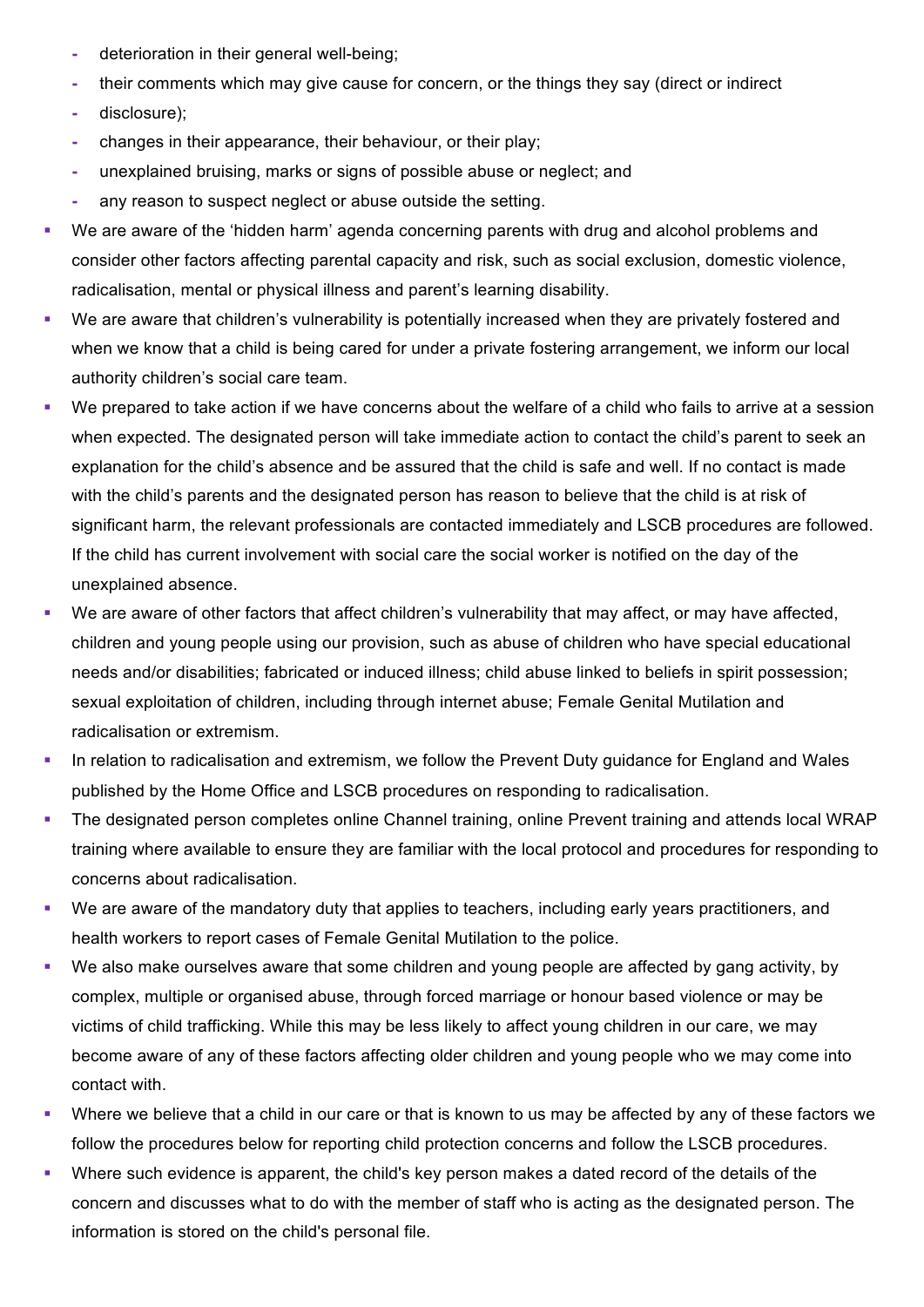- In the event that a staff member or volunteer is unhappy with the decision made of the designated person in relation to whether to make a safeguarding referral they must follow escalation procedures.
- § We refer concerns to the local authority children's social care team and co-operate fully in any subsequent investigation. NB In some cases this may mean the police or another agency identified by the Local Safeguarding Children Board.
- We take care not to influence the outcome either through the way we speak to children or by asking questions of children.
- § We take account of the need to protect young people aged 16-19 as defined by the Children Act 1989. This may include students or school children on work placement, young employees or young parents. Where abuse is suspected we follow the procedure for reporting any other child protection concerns. The views of the young person will always be taken into account, but the setting may override the young person's refusal to consent to share information if it feels that it is necessary to prevent a crime from being committed or intervene where one may have been, or to prevent harm to a child or adult. Sharing confidential information without consent is done only where not sharing it could be worse than the outcome of having shared it.
- All staff are also aware that adults can also be vulnerable and know how to refer adults who are in need of community care services.
- We have a whistleblowing policy in place.
- § Staff/volunteers know they can contact the organisation Public Concern at Work for advice relating to whistleblowing; if they feel that the organisation has not acted adequately in relation to safeguarding they can contact the NSPCC whistleblowing helpline.

### *Recording suspicions of abuse and disclosures*

- Where a child makes comments to a member of staff that give cause for concern (disclosure), or a member of staff observes signs or signals that give cause for concern, such as significant changes in behaviour; deterioration in general well-being; unexplained bruising, marks or signs of possible abuse or neglect; that member of staff:
	- **-** listens to the child, offers reassurance and gives assurance that she or he will take action;
	- **-** does not question the child, although it is OK to ask questions for the purposes of clarification;
	- **-** makes a written record that forms an objective record of the observation or disclosure that includes: the date and time of the observation or the disclosure; the exact words spoken by the child as far as possible; the name of the person to whom the concern was reported, with the date and time; and the names of any other person present at the time.
- These records are signed and dated and kept in the child's personal file, which is kept securely and confidentially.
- The member of staff acting as the designated person is informed of the issue at the earliest opportunity, and within one working day.
- Where the Local Safeguarding Children Board stipulates the process for recording and sharing concerns, we include those procedures alongside this procedure and follow the steps set down by the West Sussex Safeguarding Children Board.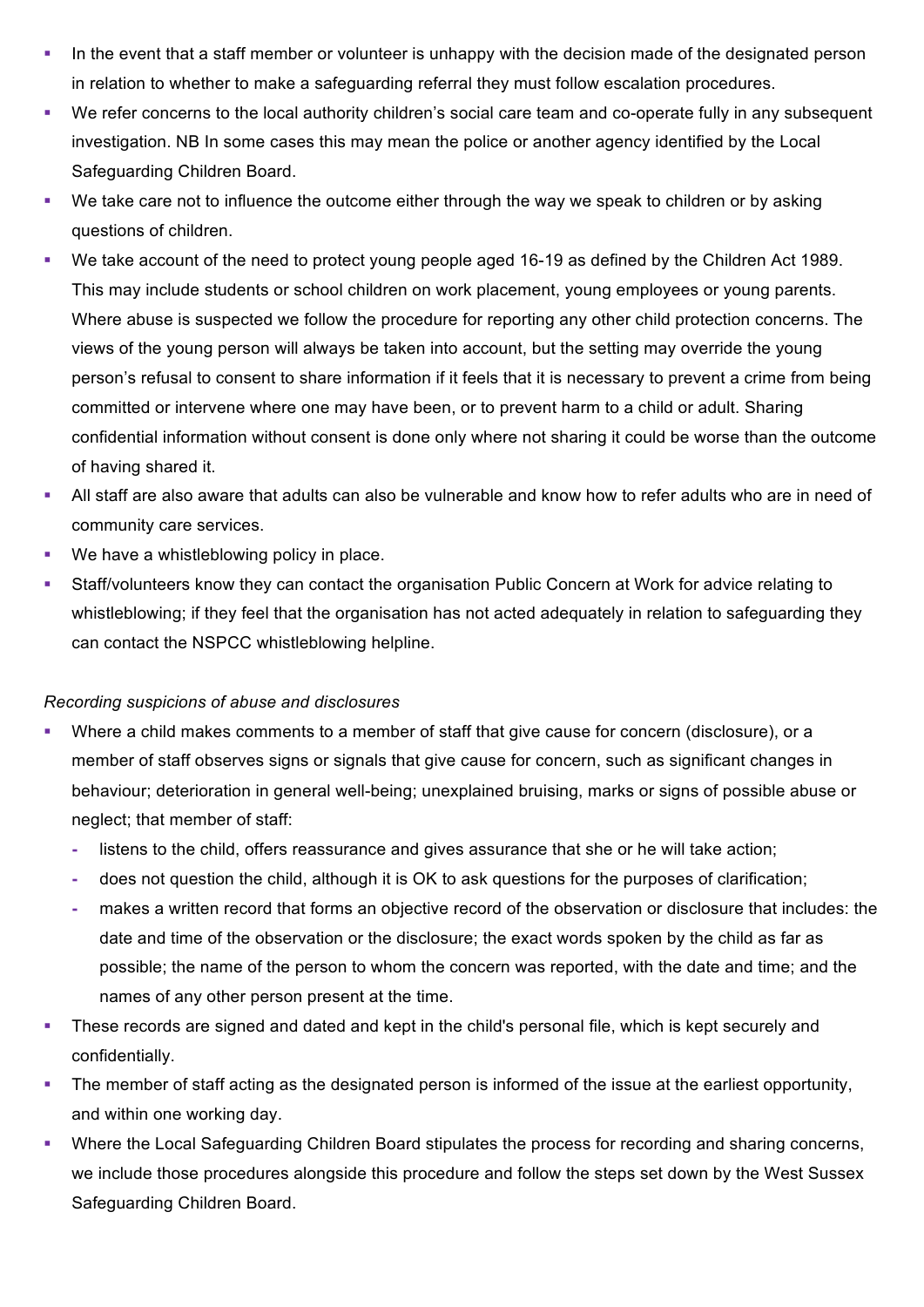- LSCB and West Sussex have developed a guidance for professionals regarding the assessment, management and referral of children who are not independent mobile, who present with bruising or otherwise unexplained marks.
- § **http://www.westsussexscb.org.uk/professionals/neglect-and-abuse/bruising-in-children-who-arenot-independently-mobile/?preview=1**

## *Making a referral to the local authority children's social care team*

The following documents may be used to support the referral: Signs of Safety, the Neglect Identification and Measuring Tool (NIMT) and the Children's Learning and Wellbing Audit, along with the Continuum of Need tool to identify a child's level of need and consider whether additional support may be necessary to help them achieve their potential and keep them safe.

- We follow the procedures of the West Sussex Safeguarding Board and would refer to MASH for any guidance when making a referral. Referral forms are kept in our Safeguarding folder.
- § **Telephone: 01403 229900**
- Or email: MASH@westsussex.gcsx.gov.uk

# *Escalation process*

- If we feel that a referral made has not been dealt with properly or that concerns are not being addressed or responded to, we will follow the LSCB escalation process.
- We will ensure that staff are aware of how to escalate concerns.

# *Informing parents*

- Parents are normally the first point of contact. Concerns are discussed with parents to gain their view of events, unless it is felt that this may put the child at risk, or interfere with the course of a police investigation. Advice will be sought from social care if necessary.
- Parents are informed when we make a record of concerns in their child's file and that we also make a note of any discussion we have with them regarding a concern.
- If a suspicion of abuse warrants referral to social care, parents are informed at the same time that the referral will be made, except where the guidance of the Local Safeguarding Children Board does not allow this, for example, where it is believed that the child may be placed at risk.
- This will usually be the case where the parent is the likely abuser.
- § If there is a possibility that advising a parent beforehand may place a child at greater risk (or interfere with a police response) the designated person should seek advice from children's social care, about whether or not to advise parents beforehand, and should record and follow the advice given.

### *Liaison with other agencies*

We work within the West Sussex Safeguarding Children Board guidelines.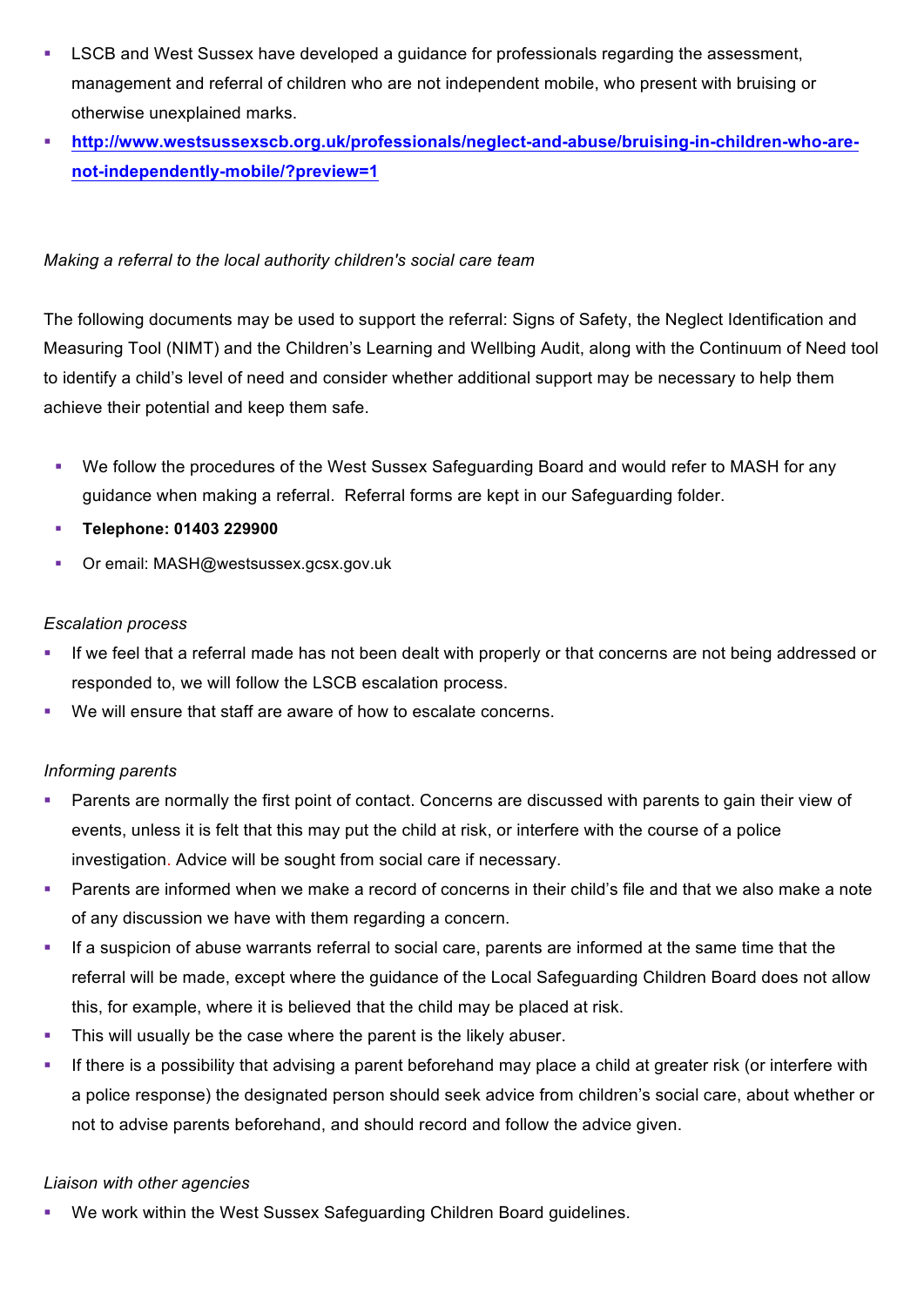- The current version of 'What to do if you're worried a child is being abused' is available for parents and staff and all staff are familiar with what they need to do if they have concerns.
- We have procedures for contacting the local authority regarding child protection issues, including maintaining a list of names, addresses and telephone numbers of social workers, to ensure that it is easy, in any emergency, for the setting and children's social care to work well together.
- We notify Ofsted of any incident or accident and any changes in our arrangements which may affect the well-being of children or where an allegation of abuse is made against a member of staff (whether the allegations relate to harm or abuse committed on our premises or elsewhere). Notifications to Ofsted are made as soon as is reasonably practicable, but at the latest within 14 days of the allegations being made.
- § Contact details for the local National Society for the Prevention of Cruelty to Children (NSPCC) are also kept.

# *Allegations against staff*

- We ensure that all parents know how to complain about the behaviour or actions of staff or volunteers within the setting, or anyone living or working on the premises occupied by the setting, which may include an allegation of abuse.
- We respond to any inappropriate behaviour displayed by members of staff, volunteer or any other person living or working on the premises, which includes:
	- **-** inappropriate sexual comments;
	- **-** excessive one-to-one attention beyond the requirements of their usual role and responsibilities, or inappropriate sharing of images.
- We follow the guidance of the Local Safeguarding Children Board when responding to any complaint that a member of staff or volunteer within the setting, or anyone living or working on the premises occupied by the setting, has abused a child.
- § We ensure that all staff and volunteers know how to raise concerns about a member of staff or volunteer within the setting. We respond to any concerns raised by staff and volunteers who know how to escalate their concerns if they are not satisfied with our response
- § We respond to any disclosure by children or staff that abuse by a member of staff or volunteer within the setting, or anyone living or working on the premises occupied by the setting, may have taken, or is taking place, by first recording the details of any such alleged incident.
- We refer any such complaint immediately to the Local Authority Designated Officer (LADO) to investigate and/or offer advice:

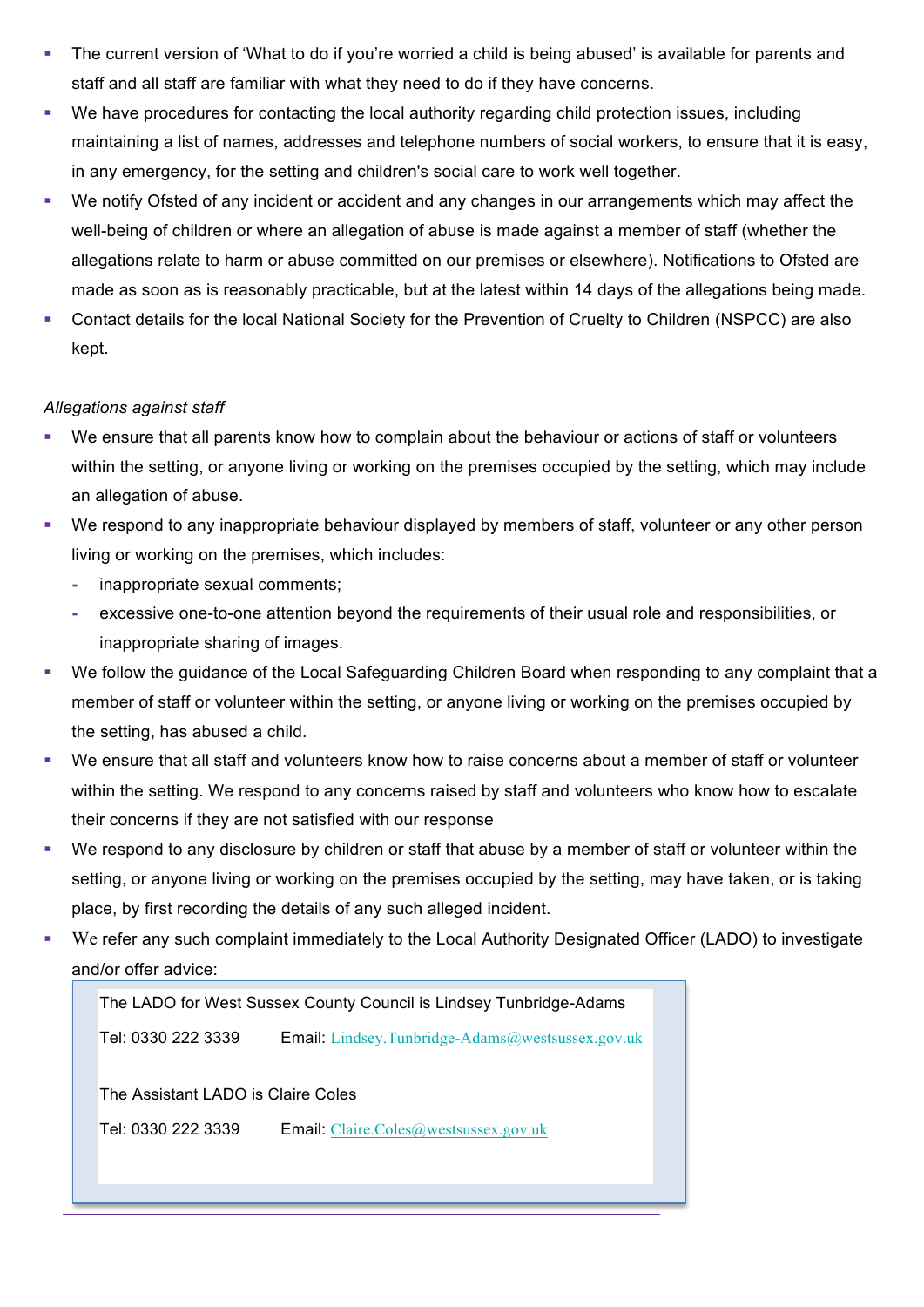- We also report any such alleged incident to Ofsted (unless advised by LADO that this is unnecessary due to the incident not meeting the threshold), as well as what measures we have taken. We are aware that it is an offence not to do this.
- § We co-operate entirely with any investigation carried out by children's social care in conjunction with the police.
- Where the management team and children's social care agree it is appropriate in the circumstances, the member of staff or volunteer will be suspended for the duration of the investigation. This is not an indication of admission that the alleged incident has taken place, but is to protect the staff, as well as children and families, throughout the process.

# *Disciplinary action*

Where a member of staff or volunteer has been dismissed due to engaging in activities that caused concern for the safeguarding of children or vulnerable adults, we will notify the Disclosure and Barring Service of relevant information, so that individuals who pose a threat to children and vulnerable groups can be identified and barred from working with these groups.

# *Key commitment 3*

We are committed to promoting awareness of child abuse issues throughout our training and learning programmes for adults. We are also committed to empowering children through our early childhood curriculum, promoting their right to be strong, resilient and listened to.

# *Training*

- § Training opportunities are sought for all adults involved in the setting to ensure that they are able to recognise the signs and signals of possible physical abuse, emotional abuse, sexual abuse (including child sexual exploitation) and neglect and that they are aware of the local authority guidelines for making referrals.
- Designated persons receive appropriate training, as recommended by the Local Safeguarding Children Board, every two years and refresh their knowledge and skills at least annually.
- § We ensure that all staff know the procedures for reporting and recording any concerns they may have about the provision.
- § We ensure that all staff receive updates on safeguarding via emails, newsletters, online training and/or discussion at staff meetings at least once a year.

# *Planning*

• The layout of the rooms allows for constant supervision. No child is left alone with staff or volunteers in a one-to-one situation without being within sight and/or hearing of other staff or volunteers.

# *Curriculum*

We introduce key elements of keeping children safe into our programme to promote the personal, social and emotional development of all children, so that they may grow to be strong, resilient and listened to and so that they develop an understanding of why and how to keep safe.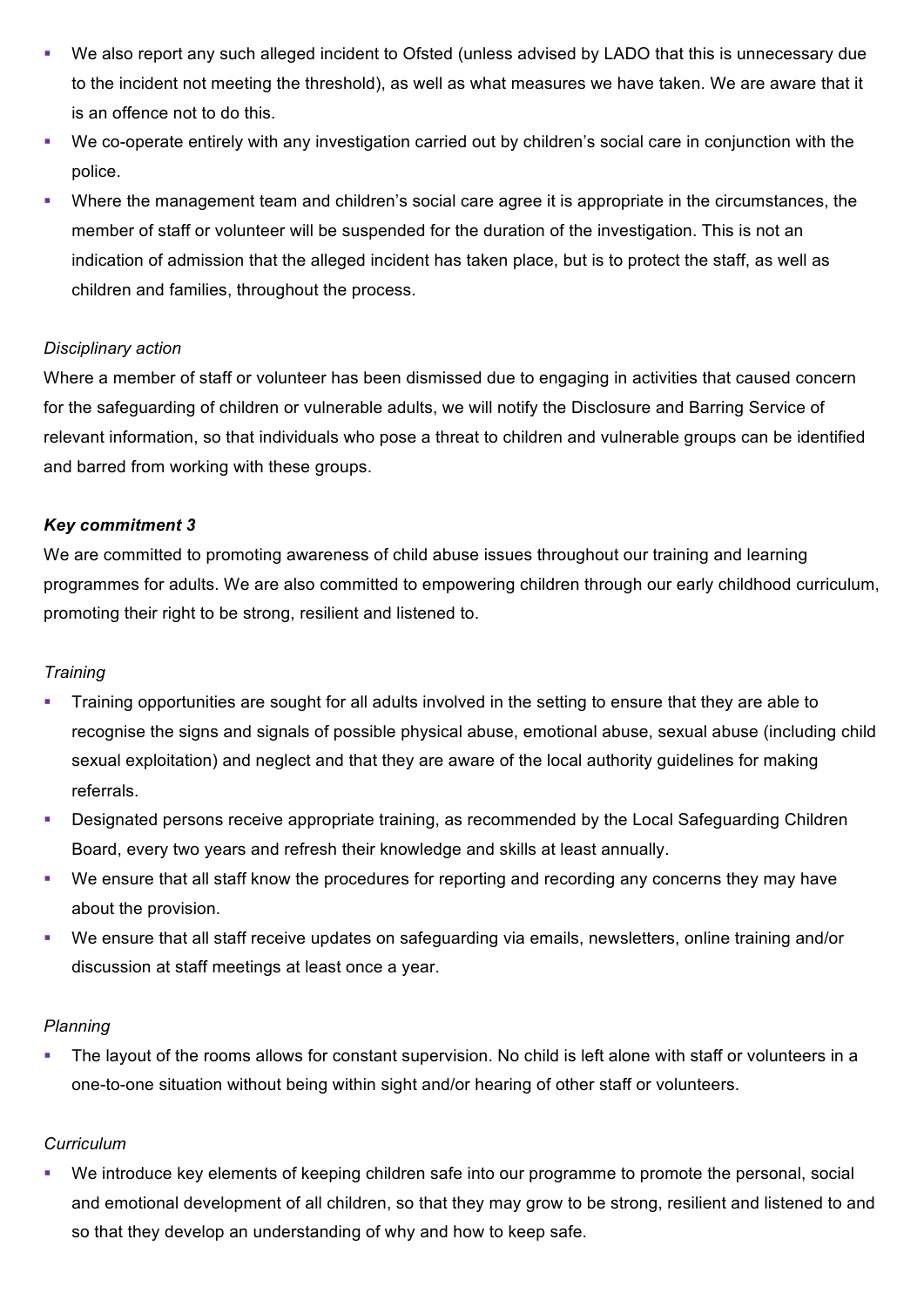- We create within the setting a culture of value and respect for individuals, having positive regard for children's heritage arising from their colour, ethnicity, languages spoken at home, cultural and social background.
- We ensure that this is carried out in a way that is developmentally appropriate for the children.

## *Confidentiality*

§ All suspicions and investigations are kept confidential and shared only with those who need to know. Any information is shared under the guidance of the Local Safeguarding Children Board.

### *Support to families*

- We believe in building trusting and supportive relationships with families, staff and volunteers.
- § We make clear to parents our role and responsibilities in relation to child protection, such as for the reporting of concerns, information sharing, monitoring of the child, and liaising at all times with the local children's social care team.
- We will continue to welcome the child and the family whilst investigations are being made in relation to any alleged abuse.
- We follow the Child Protection Plan as set by the child's social worker in relation to the setting's designated role and tasks in supporting that child and their family, subsequent to any investigation.
- Confidential records kept on a child are shared with the child's parents or those who have parental responsibility for the child in accordance with the Confidentiality and Client Access to Records procedure, and only if appropriate under the guidance of the Local Safeguarding Children Board.

### **Children's Social Care**

#### MASH

Anyone who has concerns about the welfare of a child can contact a single countywide phone number, known as the 'MASH'. Monday to Friday between 9am-5pm: 01403 229900

At all other times, including nights, weekends and bank holidays, contact the 'out of hours' emergency team: 03302226664

Email: MASH@westsussex.gcsx.gov.uk

### **Designated Professionals West Sussex**

Designated Nurse Safeguarding Children: 07770 800 247

### **Police**

Safeguarding Investigations Unit: Telephone 101 and ask for the Safeguarding Investigations Unit or in an emergency dial 999

### **Legal framework**

### *Primary legislation*

- § Children Act (1989 s47)
- § Protection of Children Act (1999)